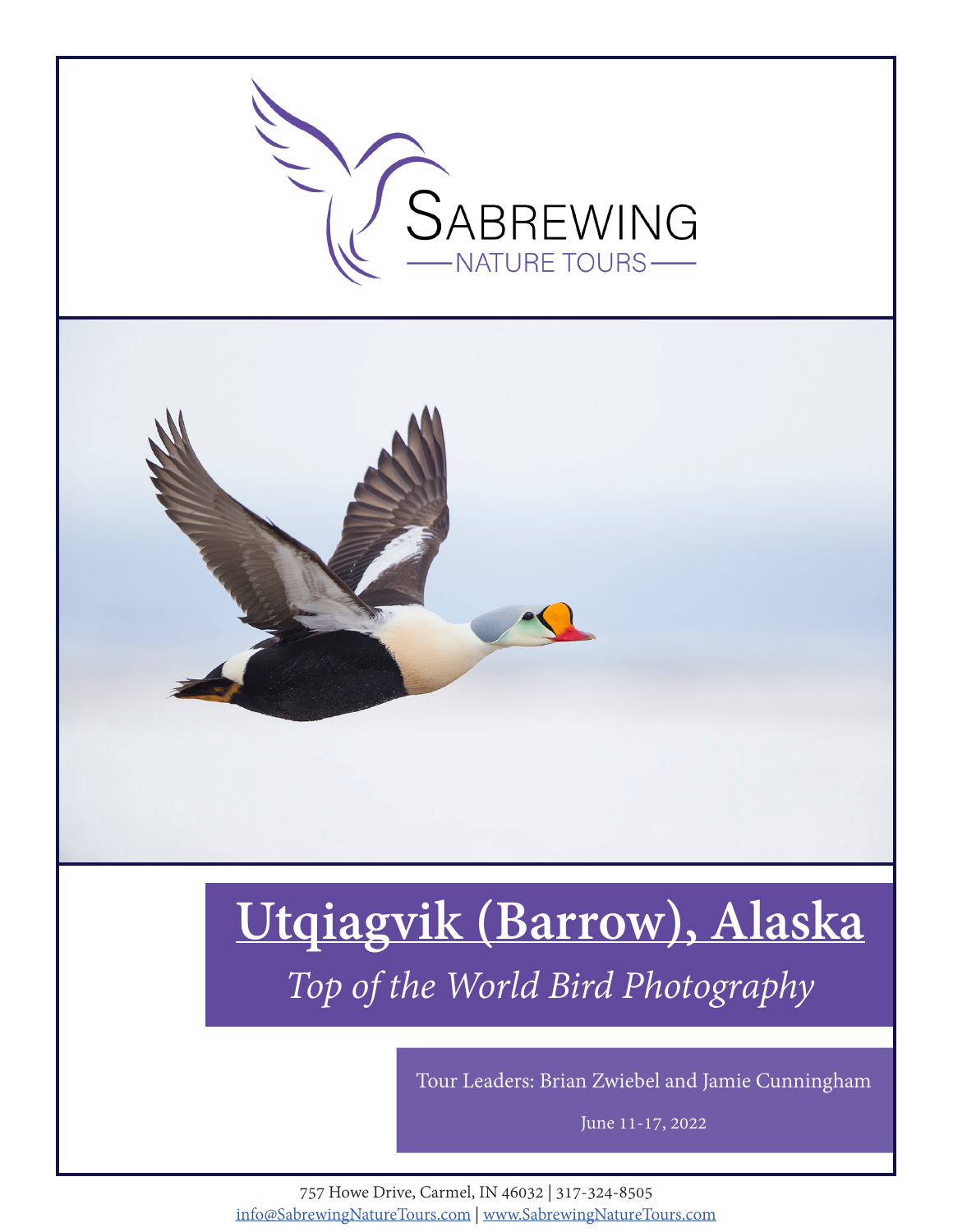Why Barrow for birds? Barrow is home to many highly sought, specialty bird species found only in the high arctic. It is the best place in North America to photograph many of the high arctic nesting birds. There are few places where one could expect to see all four species of eiders, all three species of jaeger or three species of loons without tallying a Common Loon. At Barrow you have a good chance of doing all three!

### **General Overview**

In addition to the above desired species Utqiagvik is also home to an array of arctic nesting shorebirds, many of which exhibit fascinating breeding displays. You will be blown away by the multitude of amazing behaviors if you have never experienced shorebirds on their breeding grounds. And, if that were not enough, singing Lapland Longspurs and Snow Buntings, both in full breeding plumage are the most common passerines at Barrow. Throw in the possibility of photographing Sabine's Gulls and the magnificent Snowy Owl and you will be hard pressed to think of a more interesting destination for birds. And, all of this is within reach of a town that has learned to cater to the tourism that comes with being located at the northern most point in the United States. Daily flights with Alaska Airlines from Anchorage via Fairbanks make getting to Barrow a snap.

Once we arrive in Utqiagvik, you can relax knowing that you will have no additional out of pocket expenses on this all-inclusive tour. We will find exceptional modern accommodations at our hotel, good food at a number of restaurants, and a full grocery. We stay at the nicest hotel in town and your meals are taken care of leaving you to enjoy this ultimate arctic experience.

We are intimately familiar with the birds of the arctic tundra from multiple previous trips to Barrow, Alaska where we have witnessed a multitude of fascination behaviors, some of which are not described in the ornithological literature.

Your leader will work extremely hard to get you into the right position to make the best images possible, but you will learn much more than simply how to get close to your subject. You'll also learn how to use the light and wind angles to full advantage to successfully capture images of action and behavior. Your leader will point out opportunities to improve compositions and will warn of any pitfalls that could reduce the success of your images. The small group size and super low student to instructor ratio will insure the best possible opportunities for each participant. Along the way we will share natural history anecdotes and first-hand experiences of many of the species you encounter.

Join us in Barrow and learn to take your photography to the next level!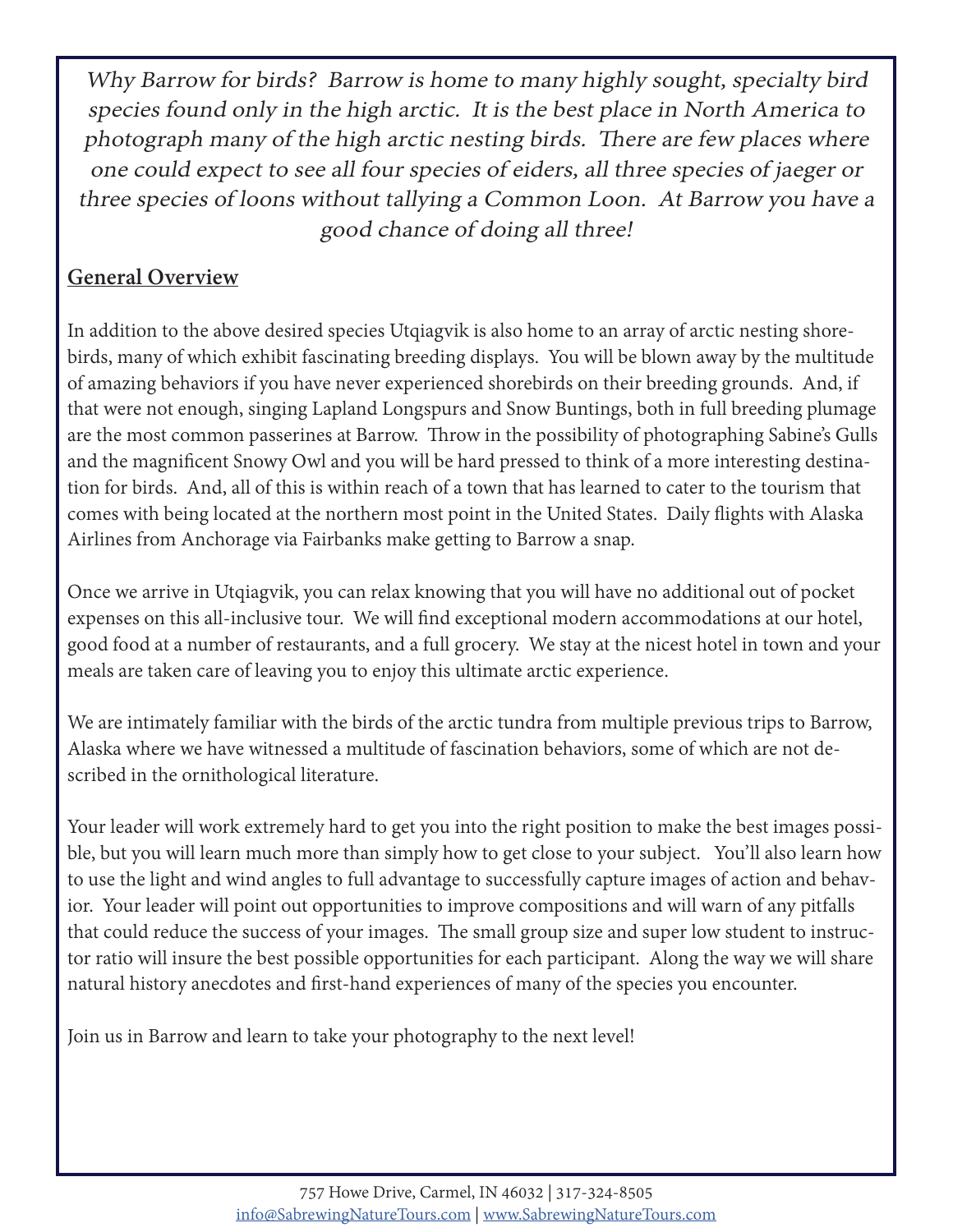### **Equipment**

Bring your longest telephoto lens and matching teleconverters. A 500mm or 600mm lens is preferred but a 400mm lenses with a teleconverter and/or one of the small sensor cameras (1.5 or 1.6x crop) will provide ample magnification for a great number of opportunities. If your longest lens is 400mm then you likely are used to having your subject a little smaller in the frame. We will discuss how to make pleasing compositions when the subject is not frame filling. A wider lens will come in handy for fully documenting your trip and taking the required tourist snap shots around town. Chest waders are highly recommended for this tour. We will be happy to provide suggestions as to which style might be best for you.

### **Environment**

Participants should be prepared for a wide range of weather in Barrow from low temperatures in the upper 30s to highs near 80 degrees. Layers should definitely be part of your clothing plan. A heavy waterproof camo jacket is a great option but also pack a light-weight wind breaker/rain jacket for warmer days. Mosquitoes will likely be a nuisance at least some of the time so plan on a head net and gloves at least. I also pack a net shirt but have never needed to use it. Bug repellant with Picardin as the active ingredients is suggested. Deet works fine but can be terribly hard on the plastic parts of your camera and tripod. Picardin is just as effective without doing damage to your gear.

## **Physical Activity**

Walking in waders over soft tundra while carrying heavy camera gear is not your typical walk in the park. Brief periods of strenuous activity should be expected but slow and steady wins the race. A number of previous clients have arrived in Barrow with some nervousness about their physical abilities. Each left proud of their efforts and with new-found confidence in their abilities. Various shorebirds and songbirds as well as some ducks and loons may be photographed quite close to the road. This workshop may not be for you if you have knee or back problems or otherwise have difficulty with off trail walking while carrying your camera gear.

### **Daily Schedule**

The never setting sun presents additional challenges. In short order we will adapt our shooting schedule to "tundra time". Our day will be split into a sometimes short (or non existent) night's sleep with a longer mid-day break in order to take full advantage of the best light. While not easy, the results will be spectacular and there will be time to catch up on sleep when the ice fog rolls in.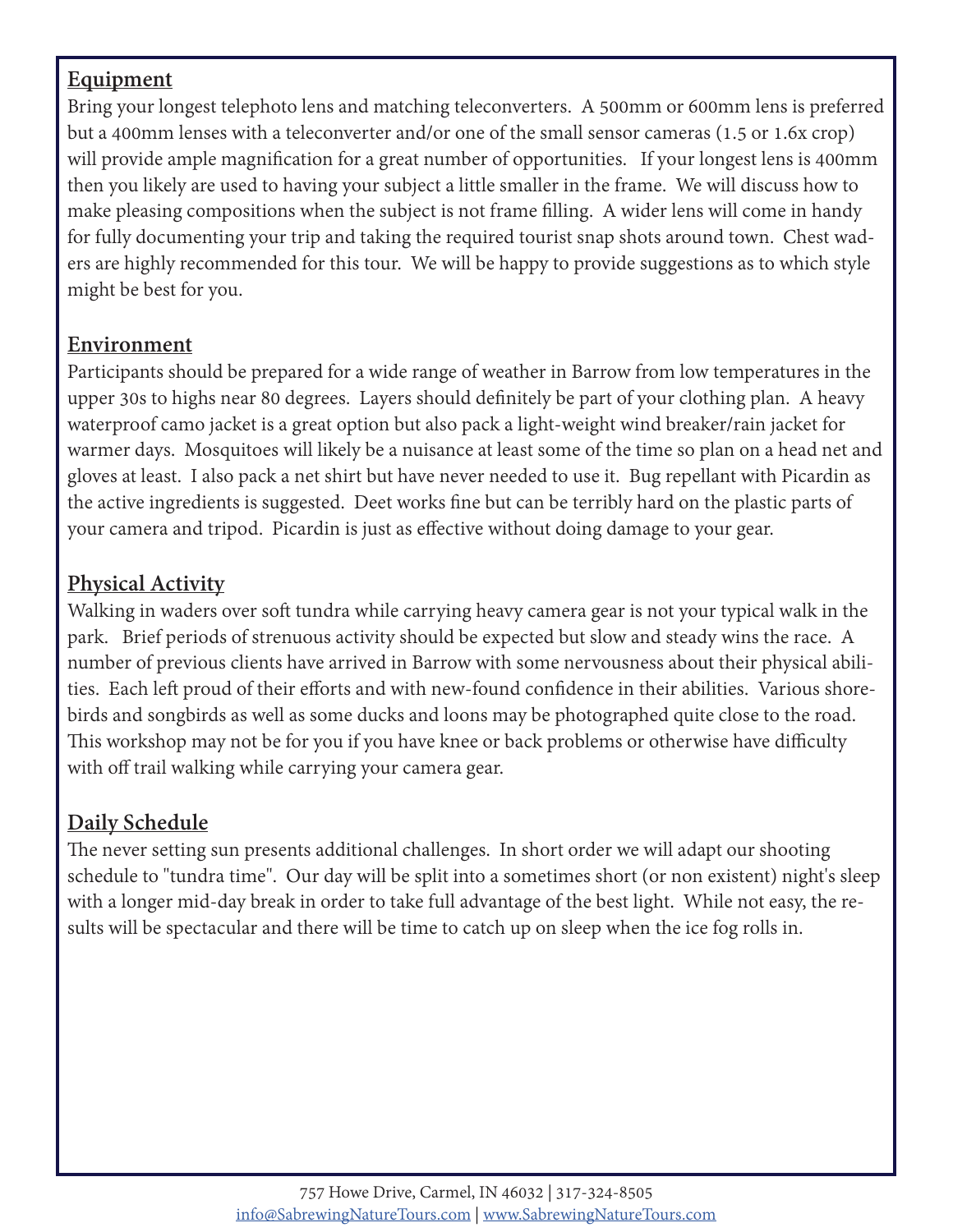









Red-throated Loon **Pacific Loon** Yellow-billed Loon **Tundra Swan Greater White-fronted Goose** Brant Green-winged Teal Mallard **Northern Pintail** Northern Shoveler Greater Scaup **King Eider Spectacled Eider Steller's Eider** Common Eider **Long-tailed Duck American Golden-Plover** Semipalmated Plover Red-necked Stint **Long-billed Dowitcher** Ruff **Semipalmated Sandpiper** Western Sandpiper **Baird's Sandpiper** White-rumped Sandpiper Buff-breasted Sandpiper Ruddy Turnstone **Pectoral Sandpiper Dunlin Red-necked Phalarope Red Phalarope Pomarine Jaeger Parasitic Jaeger Long-tailed Jaeger Glaucous Gull** Herring Gull **Sabine's Gull** Arctic Tern Black Guillemot Snowy Owl Short-eared Owl Common Redpoll Hoary Redpoll **Savannah Sparrow Lapland Longspur Snow Bunting**